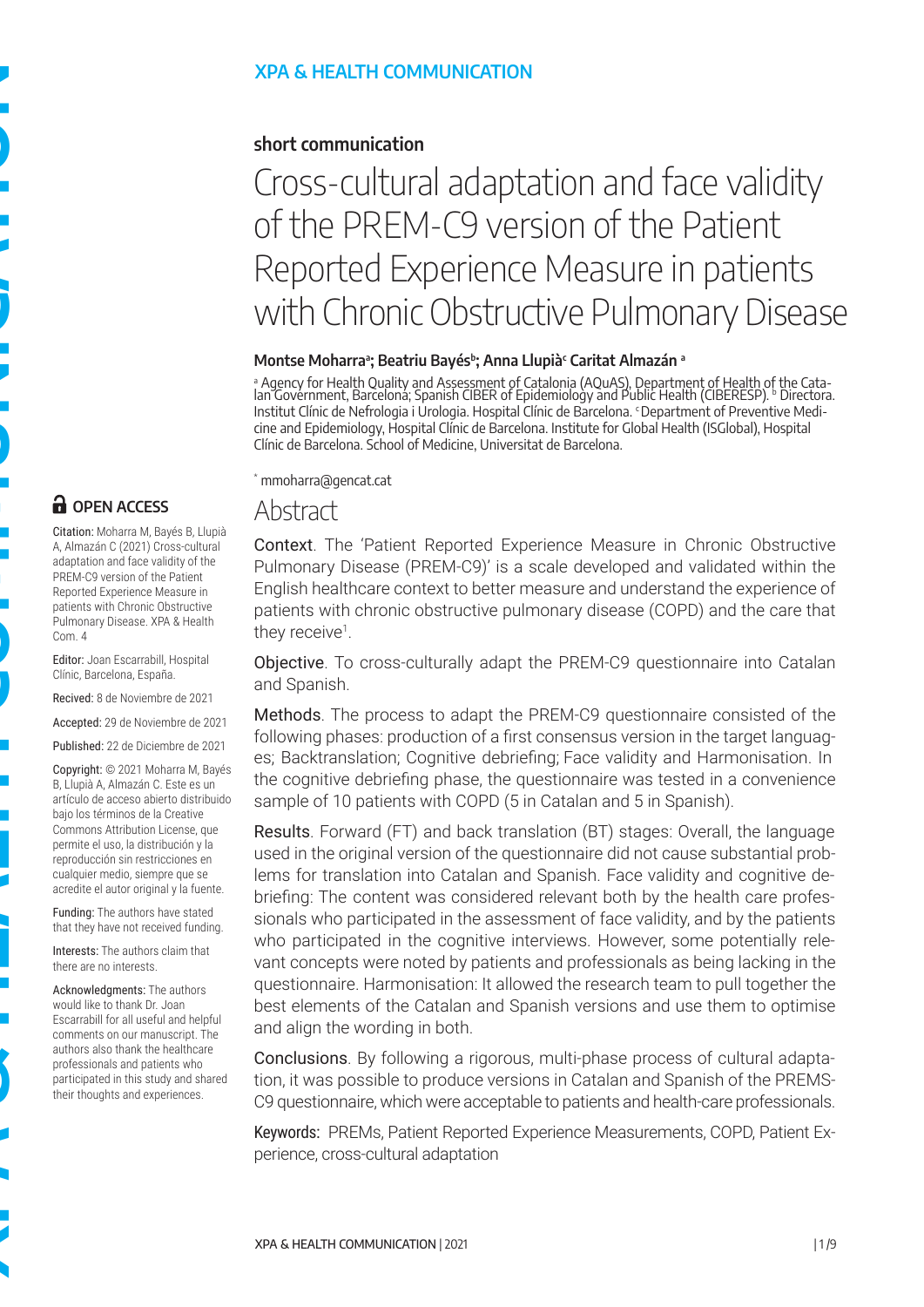## Resum

Adaptació cultural i validesa de la versió PREM-C9 de la mesura reportada pel pacient en pacients amb malaltia pulmonar obstructiva crònica. L'experiència del pacient en la malaltia pulmonar obstructiva crònica (PREM-C9) és una escala desenvolupada i validada en el context sanitari anglès per a mesurar i comprendre millor l'experiència dels pacients amb EPOC i l'atenció que reben<sup>1</sup>. Objectiu. Adaptar transculturalment el qüestionari PREM-C9 al català i al castellà. Mètodes. El procés d'adaptació del qüestionari PREM-C9 va constar de les següents fases: elaboració d'una primera versió consensuada en els idiomes de destí; traducció inversa; debriefing cognitiu, validesa aparent i harmonització. En la fase de debriefing cognitiu, el qüestionari es va provar en una mostra de conveniència de 10 pacients amb EPOC (5 en català i 5 en castellà). Resultats. Etapes de traducció cap endavant (FT) i traducció cap endarrere (BT): En general, l'idioma utilitzat en la versió original del qüestionari no va causar problemes substancials en la traducció al català i al castellà. Validesa i debriefing cognitiu: El contingut va ser, en general, considerat rellevant punt pels professionals sanitaris que van participar en l'avaluació de la validesa com pels pacients que van participar en les entrevistes cognitives. No obstant això, tant els pacients com els professionals van assenyalar que faltaven en el qüestionari alguns conceptes relacionats amb la rehabilitació, aprendre a respirar o bregar amb una exacerbació. Harmonització: Va permetre a l'equip de recerca identificar els millors elements de les versions en català i castellà i utilitzarlos per a optimitzar i alinear la redacció en ambdues.Conclusions: seguint un rigorós procés d'adaptació cultural, va ser possible produir versions en català i castellà del qüestionari PREMS-C9, que van resultar acceptables per als pacients i els professionals sanitaris.

Paraules clau: PREMs, Patient Reported Experience Measurements, EPOC, Experiencia de paciente, adaptación cultural

#### Resumen

Adaptación cultural y validez de la versión PREM-C9 de la medida reportada por el paciente en pacientes con enfermedad pulmonar obstructiva crónica. Contexto: la experiencia del paciente en la enfermedad pulmonar obstructiva crónica (PREM-C9) es una escala desarrollada y validada en el contexto sanitario inglés para medir y comprender mejor la experiencia de los pacientes con EPOC y la atención que reciben<sup>1</sup>. Objetivo: adaptar transculturalmente el cuestionario PREM-C9 al catalán y al castellano. Métodos: el proceso de adaptación del cuestionario PREM-C9 constó de las siguientes fases: elaboración de una primera versión consensuada en los idiomas de destino; traducción inversa; debriefing cognitivo, validez aparente y armonización. En la fase de debriefing cognitivo, el cuestionario se probó en una muestra de conveniencia de 10 pacientes con EPOC (5 en catalán y 5 en castellano). Resultados. Etapas de traducción hacia adelante (FT) y traducción hacia atrás (BT): en general, el idioma utilizado en la versión original del cuestionario no causó problemas sustanciales en la traducción al catalán y al castellano. Validez y debriefing cognitivo: el contenido fue, en general, considerado relevante tanto por los profesionales sanitarios que participaron en la evaluación de la validez como por los pacientes que participaron en las entrevistas cognitivas. Sin embargo, tanto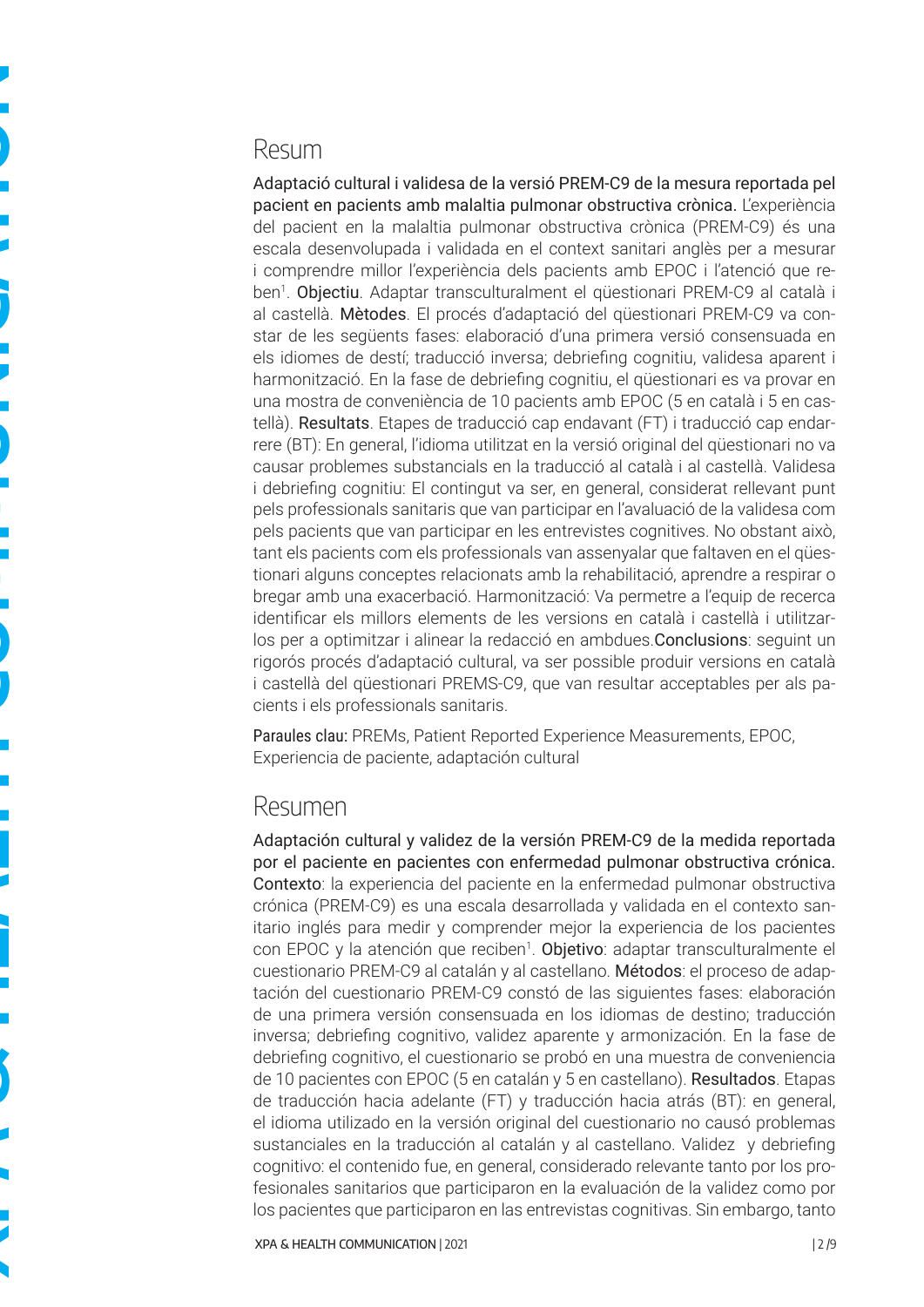los pacientes como los profesionales señalaron que faltaban en el cuestionario algunos conceptos relacionados con la rehabilitación, aprender a respirar o lidiar con una exacerbación. Armonización: permitió al equipo de investigación identificar los mejores elementos de las versiones en catalán y castellano y utilizarlos para optimizar y alinear la redacción en ambas. Conclusiones: siguiendo un riguroso proceso de adaptación cultural, fue posible producir versiones en catalán y castellano del cuestionario PREMS-C9, que resultaron aceptables para los pacientes y los profesionales sanitarios.

Palabras clave: PREMs, Patient Reported Experience Measurements, MPOC, Experiència de pacient, adaptació cultural

## **Introduction**

The 'Patient Reported Experience Measure in Chronic Obstructive Pulmonary Disease (PREM-C9)' is a scale developed and validated within the English healthcare context to better measure and understand the experience of patients with chronic obstructive pulmonary disease (COPD) and the care that they receive<sup>1</sup>. It consists of 9 items distributed in 3 subscales that measure the impact of COPD in the daily lives of patients, their opinion of the health care they receive, and their expectations about the care they will receive in case of an exacerbation of the disease.

There is no validated scale in Catalan or Spanish to evaluate the experience of patients with COPD and their COPD-specific health care. Having such a tool available can potentially contribute to the evaluation of the impact of the disease and to quality assessment of the care received in the context of the Catalan heath care system. However, given that concepts relevant to patients and the organisation of health care can vary between countries, it is important to ensure a rigorous process of cross-cultural adaptation is used when planning to use a questionnaire like the PREM-C9 in another country and language.

## **Objective**

To cross-culturally adapt the PREM-C9 questionnaire into Catalan and Spanish and to identify items which are potentially not relevant in that context as well as wording or other aspects of the scale which make it difficult to use for Catalan or Spanish-speaking patients.

## Methods

Translation and cross-cultural adaptation of the PREM-C9 questionnaire into Spanish and Catalan was conducted according to *International Society for Pharmacoeconomic and Outcomes Research*<sup>2</sup> guidelines. The author of the original questionnaire<sup>1</sup> gave permission to adapt the PREM-C9 into Catalan and Spanish and the process consisted of the following phases: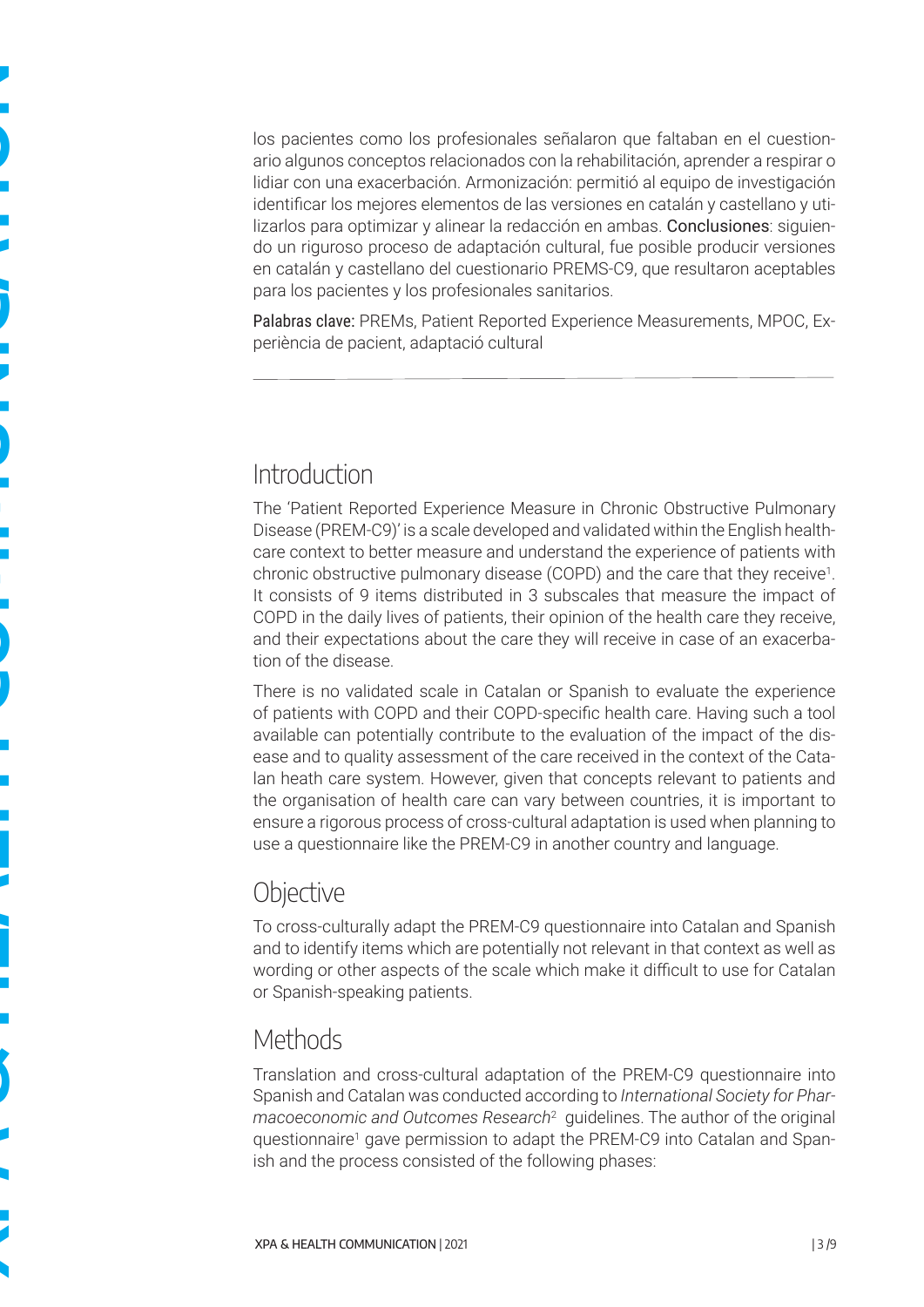#### Production of a first consensus version in the target languages.

Two translators who were native speakers of the target languages independently prepared a translated version of the questionnaire, two independent versions in Catalan and two independent versions in Spanish. Translators were requested to produce a version which was as faithful as possible to the original English version but which, as far as possible, used natural and understandable wording in the target language.

The two independent translations in each language were reviewed and compared by the research team until, following discussion, a consensus version was agreed upon for each. These were designated as the first consensus versions in Catalan and Spanish.

Backtranslation phase. In this phase, the first consensus Catalan and Spanish versions were each translated back into English by two native English speakers who were fluent in Catalan or Spanish. Therefore, a total of four native Englishspeakers participated in this process. The back-translations for each version were reviewed and compared, both with each other and with the original version. Any discrepancies between back-translated versions and/or with the original were identified and discussed by the research team, and modifications were made to Catalan or Spanish versions if considered necessary, to better transmit the meaning of the original. The result of this phase was designated the second consensus Catalan and Spanish versions.

**Cognitive debriefing.** In this phase, the second consensus version of the questionnaire was tested in a convenience sample of 10 patients with COPD (5 in Catalan and 5 in Spanish). There were 9 men and 1 woman and the average age was 68.8 years. The objective was to learn their opinion of the translated version and how they interpret each part of the questionnaire,: the instructions, the response options, and the items or questions that make up the questionnaire. A further aim was to determine whether they had any difficulty understanding and responding to the questionnaire, and whether any further modifications to wording were needed.

Patients to be interviewed were identified by staff at the Hospital Clinic de Barcelona. After explaining the objectives of the study to patients and the implications of their participation, staff asked them for verbal consent to a) participate in the interviews, and b) provide their contact details so they could be contacted by the interviewer.

The interviews were conducted by phone or Skype due to the situation caused by COVID19. All interviews were conducted by an experienced and interviewer who was bilingual in Catalan and Spanish. A topic guide was used for the study that included the following aspects:

- The patient's overall opinion of the questionnaire
- Whether content covered all relevant aspects of their experience of COPD and associated health care
- Ease of completion
- Comprehension and interpretation of each item

Face validity and harmonization were two additional aspects incorporated into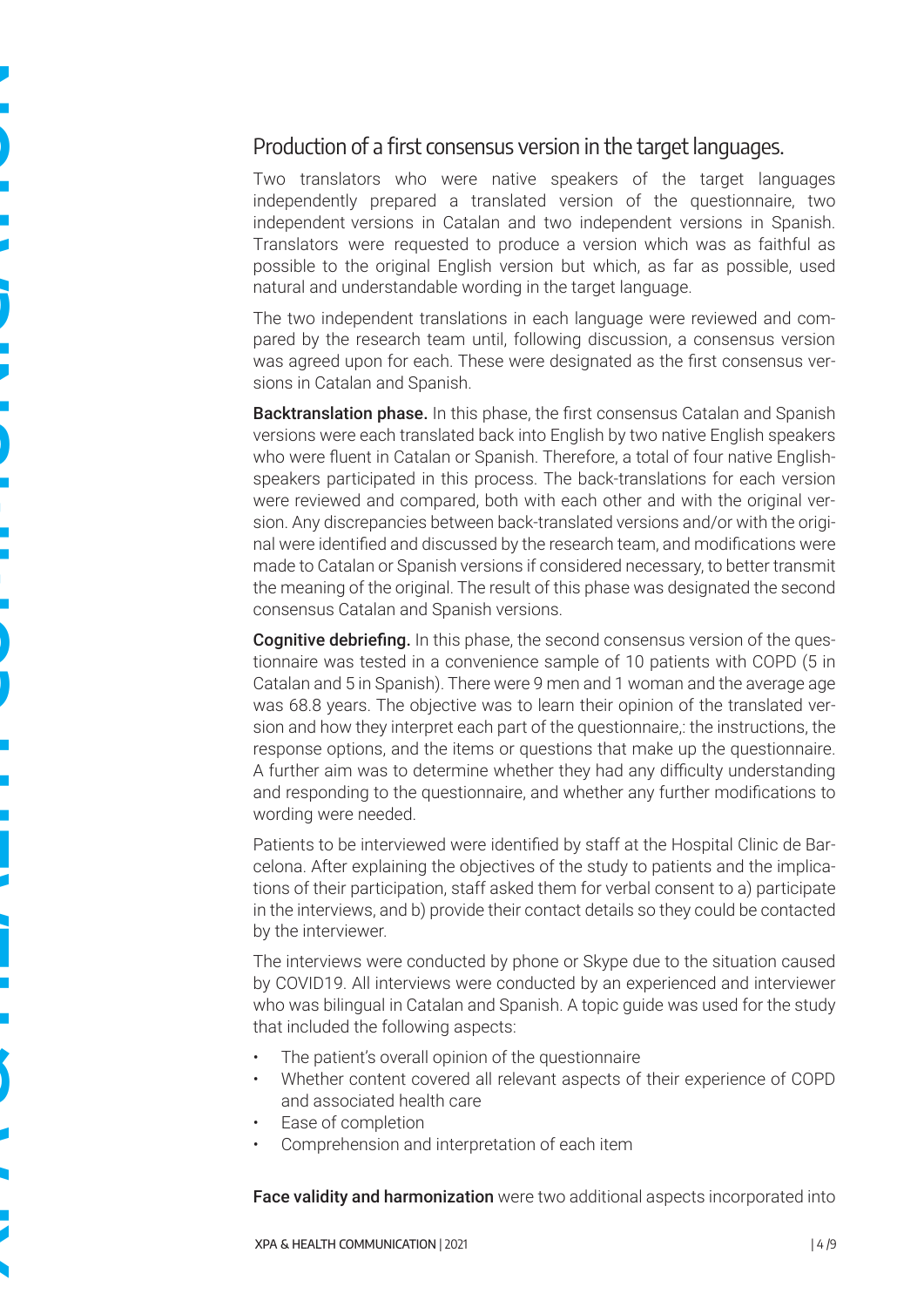the project that are not always included in the standard process of cultural adaptation.

To assess face validity, the translated versions of the questionnaire were reviewed by a convenience sample of several health professionals working with COPD patients within the Catalan health care system. Face validity refers to whether, on the surface, a questionnaire appears to measure what it is intended to measure: does it appear to cover all relevant questions, and does it use appropriate language. In the present study, health professionals were asked about the relevance of content overall, whether they considered any important aspect to be missing, bearing in mind the objective of the questionnaire, and whether the patients they see on a daily basis would have trouble answering the questionnaire. In addition to these general questions, professionals were also asked for their views on specific aspects of the questionnaire, such as the most appropriate way to refer to an exacerbation of COPD so that patients could better understand it.

### Harmonisation

Finally, in a last review by members of the research team, the Catalan and Spanish versions of the questionnaire were compared in order to 'harmonize' them as much as possible. This was considered important as both language versions could be used in the same study, making it necessary to pool data obtained with them. Each part of the questionnaire was reviewed and changes were introduced as necessary to ensure that the terminology used and way items were formulated was as similar as possible.

## Results

## Forward (FT) and back translation (BT) stages

Overall, the language used in the original version of the questionnaire did not cause substantial problems for translation into Catalan and Spanish. However, a number of changes were felt necessary and were introduced either at the FT or BT stages.

The use of direct translations of some of the original English words lead to unnatural-sounding language in Catalan and Spanish, via the introduction of terms that would not naturally be employed by native Catalan or Spanish speakers. In other cases, direct translations were avoided because they could lead to ambiguous or possibly misleading interpretations of the concepts included in the PREMS-C9 (table 1).

## Face validity and cognitive debriefing

The content was, overall, considered relevant both by the health care professionals who participated in the assessment of face validity, and by the patients who participated in the cognitive interviews. However, some potentially relevant concepts relating to rehabilitation, learning to breathe, or dealing with an exacerbation were noted both by patients and professionals as being lacking in the questionnaire.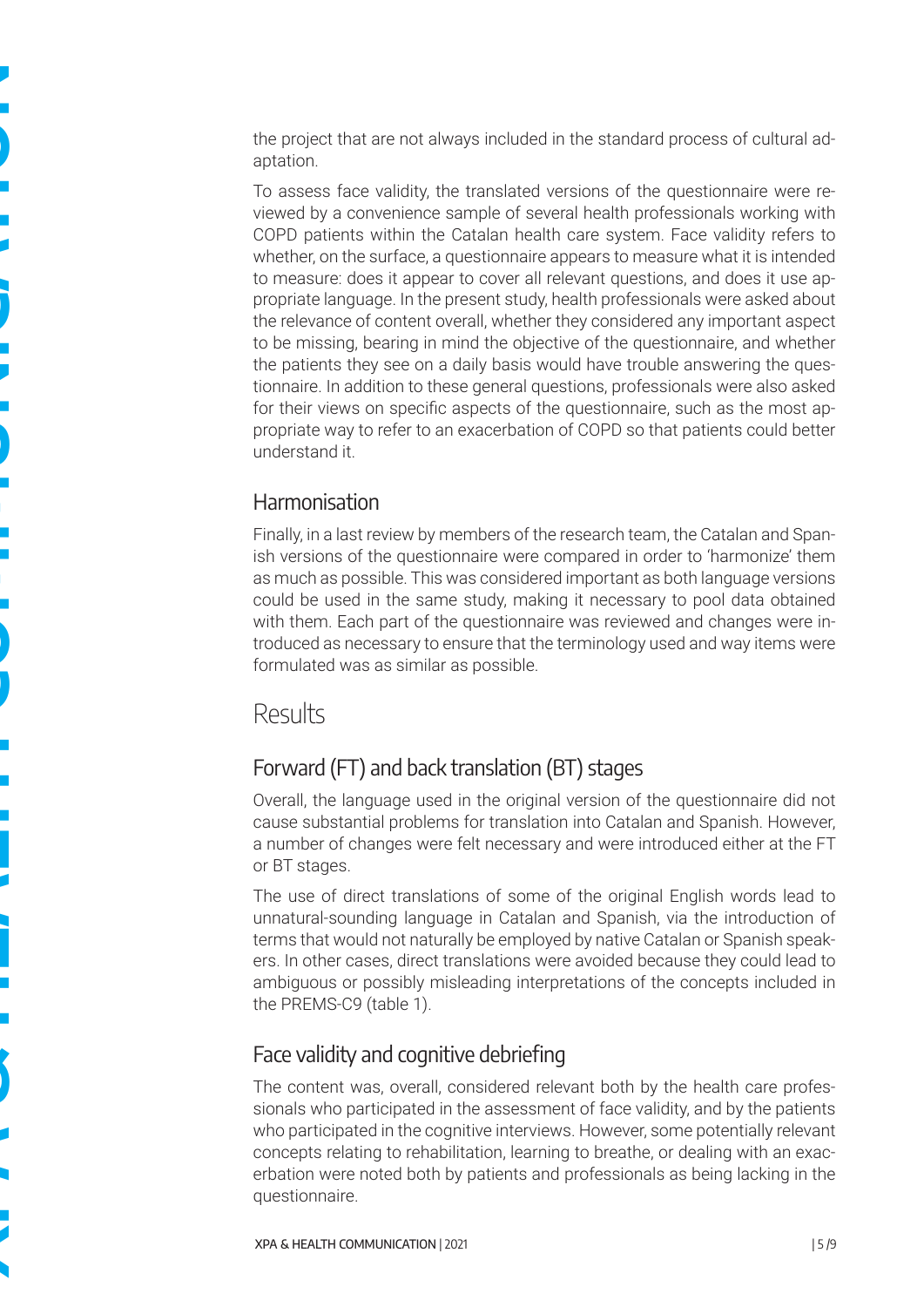On the part of the professionals, further aspects they considered to be missing were questions about therapeutic compliance, and questions about "aspects that are of great concern to patients", such as oxygen therapy, weight of devices, exercise and physical activity, social relationships, treatments, and the amount of medication to take.

| Examples of problematic wording highlighted                                                                          |                                                                                                                                                                                                                                                                                                                                                                                                                                                                                                                                                                                                                                                                                                                                                                                                                                   |  |  |  |  |  |
|----------------------------------------------------------------------------------------------------------------------|-----------------------------------------------------------------------------------------------------------------------------------------------------------------------------------------------------------------------------------------------------------------------------------------------------------------------------------------------------------------------------------------------------------------------------------------------------------------------------------------------------------------------------------------------------------------------------------------------------------------------------------------------------------------------------------------------------------------------------------------------------------------------------------------------------------------------------------|--|--|--|--|--|
| 'frustrated'                                                                                                         | Although a direct translation exists (e.g. frustrat, in Catalan), it is not a<br>word that is widely used, perhaps especially among the older popula-<br>tion. Different options were discussed (and in some cases included for<br>further testing during cognitive debriefing) and the direct translation<br>was not used in any of the items in the final translated versions. In<br>item 1 ('I am frustrated and unhappy by the limitations to my lifestyle<br>caused by COPD'), 'frustrated' was replaced in Catalan by 'decebut'<br>and in Spanish by 'decepcionado' (disappointed), an option which was<br>proposed by patients. In item 6 ('I am frustrated by my lack of informa-<br>tion about my condition'), 'frustrated' was replaced by 'worried', as that<br>seemed to be the closest natural-sounding alternative. |  |  |  |  |  |
| 'lifestyle'                                                                                                          | It was felt that the direct translation ('estil de vida', in Catalan) might<br>sound a little odd in this context as it could be associated with, for ex-<br>ample, leading a 'luxurious lifestyle'. The alternative proposed during<br>FT was 'la meva vida diaria' (my daily life), and on testing with patients<br>was found to be generally preferred.                                                                                                                                                                                                                                                                                                                                                                                                                                                                        |  |  |  |  |  |
| 'I feel'                                                                                                             | This is used to introduce a number of items in the English version but<br>is not such a widely used construction in Catalan or Spanish, where it<br>would be more natural just to go straight to the gist of the sentence.<br>E.g. Instead of saying 'I feel that I do not have any support from others<br>like my family/friends/carers', it would be more usual to simply say 'I<br>do not have any support from others like my family/friends/carers'.<br>However, to retain as much fidelity as possible with the original and<br>to make the translation as natural as possible, 'I feel.' was replaced<br>with 'I have the feeling that' in a number of items, as that sounds<br>somewhat more natural in the target language.                                                                                              |  |  |  |  |  |
| In item 9, ('I am not worried<br>about the care I will get from<br>health professionals when I get a<br>'flare-up"), | A direct translation was avoided as it can also transmit the idea of 'I<br>do not care about the care I will get '. The alternative used was 'I am<br>confident in the care I will get from health professionals', which was<br>felt to be less ambiguous.                                                                                                                                                                                                                                                                                                                                                                                                                                                                                                                                                                        |  |  |  |  |  |
| 'I am happy to talk about<br>the future' (item 4)                                                                    | Was interpreted as meaning that the patient would have no problem<br>in talking about the future (as might be the case for some patients)<br>rather than that talking about the future would literally make the pa-<br>tient happy, and different phrasings for this option were tested in the<br>cognitive interviews.                                                                                                                                                                                                                                                                                                                                                                                                                                                                                                           |  |  |  |  |  |

Table 1: Examples of problematic wording highlighted in the forward and back translation stges, and solutions applied.

The professionals consulted also considered that 'the questions are relevant as well as short and simple, which should allow the questionnaire to be applied in usual care'. With respect to whether they thought patients would find the instrument simple to respond to, they suggested that, while the questionnaire is accessible in general, some patients may have difficulties understanding and answering some of the questions, especially those of advanced age and/or with lower levels of education.

A key comment from several patients was that the current response system was difficult to use and might be problematic for other patients. It was not a system they were used to, and several considered the scale to be 'back to front',

**XPA & HEALTH COMMUNICATION**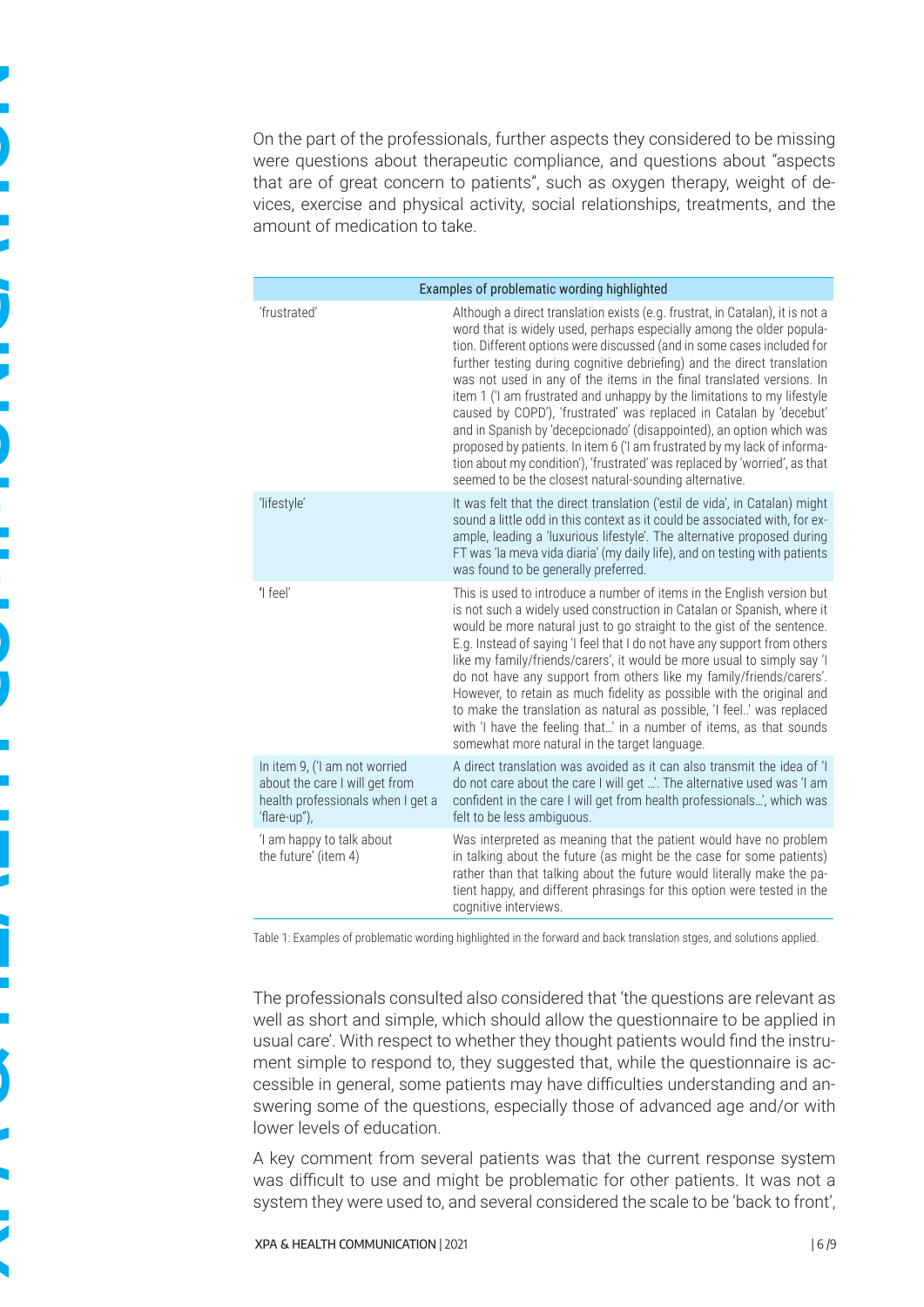if they considered that the positive statement in each item should be given the highest score, of '5', and the negative statement, reflecting the highest level of problems or concerns, should be rated as '0'. Some patients also thought it would be easier to respond to a scale numbered 0 to 10. This was considered an important finding of this project and it is recommended that further testing, perhaps in a pilot study in a larger number of patients, be carried out to determine to what extent the current response format can be used as it is. Such findings can also highlight potential problems when the questionnaire is applied in field work.

Professionals and patients also made several comments which led to changes in the wording of the second consensus version. For example, patients noted that the idea of being able to 'control' one's illness (item 3) was unrealistic, as it suggested they could somehow switch their illness on or off, or reduce the severity of the symptoms. However, they did not suggest any suitable alternatives. After discussions in the research team, it was decided to use Catalan and Spanish wording which would rather suggest the idea of being able to cope with one's illness.

According to several patients, it also did not make sense to refer to GPs as the primary point of contact or care provider, as in the original version. The patients interviewed generally considered that it was much more usual for them to deal directly with a specialist, but not with a GP. For that reason, the Catalan and Spanish versions do not refer to GPs specifically, but to 'doctors'. This highlights the need for this type of rigorous adaptation procedure, as it flags up items which may not be appropriate across all health care systems.

#### **Harmonisation**

This was a very useful stage because it allowed the research team to pull together the best elements of the Catalan and Spanish versions and use them to optimise and align the wording in both. For example, suggestions from the Spanish-speaking patients were sometimes used to re-word the Catalan version, and vice versa. It was possible to achieve closely harmonised versions of the questionnaire in Catalan and Spanish which should facilitate the comparison and/or pooling of data when the two language versions are used in the same study.

## Conclusions

By following a rigorous, multi-phase process of cultural adaptation, it was possible to produce versions in Catalan and Spanish of the PREMS-C9 questionnaire, which were acceptable to patients and health-care professionals. These new language versions of the PREMS-C9 take into account that some aspects of care for patients with COPD may differ between the Catalan setting and the English setting in which the questionnaire was originally produced. The Catalan and Spanish language versions require further psychometric and feasibility testing in larger samples to ensure that they will produce valid and reliable results in our setting, especially given the comments from patients about the response system used.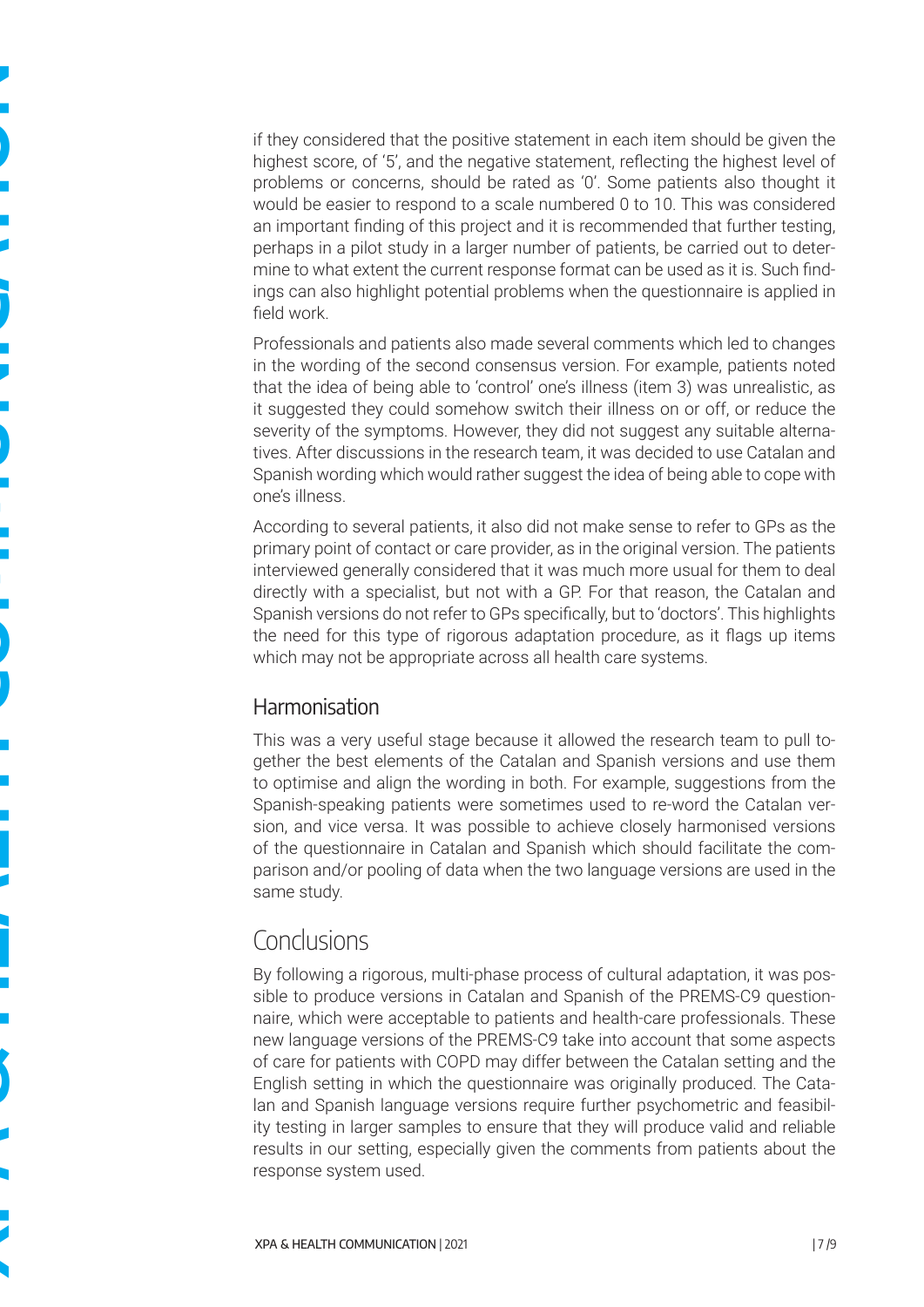#### **References**

- 1. Hodson M, Roberts CM, Andrew S, Graham L, Jones PW, Yorke J. Development and first validation of a patient-reported experience measure in chronic obstructive pulmonary disease (PREM-C9). Thorax 2019;74(6):600-603.
- 2. Wild D, Grove A, Martin M, Eremenco S, McElroy S, Verjee-Lorenz A, Erikson P; ISPOR Task Force for Translation and Cultural Adaptation. Principles of Good Practice for the Translation and Cultural Adaptation Process for Patient-Reported Outcomes (PRO) Measures: report of the ISPOR Task Force for Translation and Cultural Adaptation. Value Health. 2005 Mar-Apr;8(2):94-104.